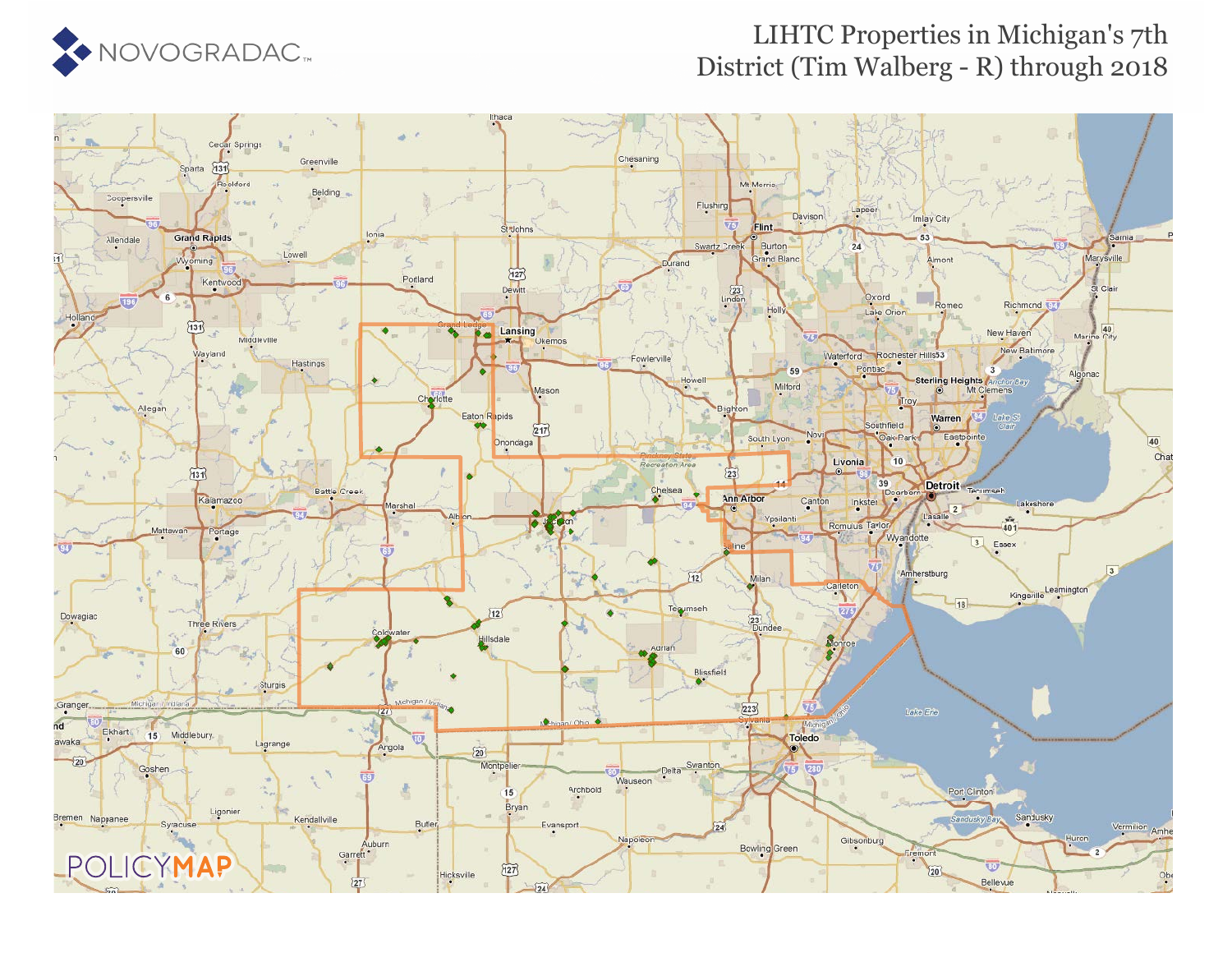| <b>Project Name</b>                                         | <b>Address</b>                    | <b>City</b>        | <b>State</b>           | <b>Zip Code</b> | Nonprofit<br><b>Sponsor</b> | <b>Allocation</b><br><b>Year</b> | <b>Annual</b><br><b>Allocated</b><br><b>Amount</b> | <b>Year Placed</b><br>in Service | <b>Construction Type</b> | <b>Total</b><br><b>Units</b> | Low<br><b>Income</b><br><b>Units</b> | <b>Rent or</b><br><b>Income</b><br>Ceiling | <b>Credit</b><br>Percentage                 | Tax-<br><b>Exempt</b><br><b>Bond</b> | <b>HUD Multi-</b><br>Family<br><b>Financing/Rental</b><br><b>Assistance</b> |
|-------------------------------------------------------------|-----------------------------------|--------------------|------------------------|-----------------|-----------------------------|----------------------------------|----------------------------------------------------|----------------------------------|--------------------------|------------------------------|--------------------------------------|--------------------------------------------|---------------------------------------------|--------------------------------------|-----------------------------------------------------------------------------|
| <b>LUTHER HAUS</b>                                          | 800 SMITH RD TEMPERANCE           |                    | MI                     | 48182           | No                          | 1995                             | \$0                                                | 1996                             | New Construction         | 91                           | 90                                   |                                            | $70\,\%$ present $\,$ No value              |                                      |                                                                             |
| SAND CREEK APTS                                             | 142 SAND<br><b>CREEK HWY</b>      | ADRIAN             | MI                     | 49221           | No                          | 1995                             | \$0                                                | 1996                             | New Construction         | 96                           | 92                                   |                                            | $30\,\%$ present $\,$ Yes value             |                                      |                                                                             |
| <b>WALKABOUT CREEK</b><br><b>APTS II</b>                    | 2290<br>MELBOURNE<br>AVE          | <b>DEXTER</b>      | MI                     | 48130           | No                          | 1996                             | \$0                                                | 1996                             | <b>New Construction</b>  | 64                           | 20                                   |                                            | $30\,\%$ present $\,$ Yes value             |                                      |                                                                             |
| <b>WALNUT JUNCTION</b>                                      | 502 DRAKE ST                      | <b>JONESVILLE</b>  | MI                     | 49250           | No                          | 1995                             | \$0                                                | 1996                             | Acquisition and Rehab 24 |                              | 23                                   |                                            | $30\,\%$ present $\,$ No value              |                                      |                                                                             |
| WOODRUFF ESTATES 733 TIFFIN ST                              |                                   | HUDSON             | MI                     | 49247           | No                          | 1995                             | \$0                                                | 1996                             | Acquisition and Rehab 24 |                              | 24                                   |                                            | <b>Both 30%</b><br>and 70%<br>present value | No                                   |                                                                             |
| WATERS EDGE APTS                                            | 7530 WATERS<br>${\rm EDGE}$       | LANSING            | $\mathbf{M}$ I         | 48917           | No                          | 1995                             | \$0                                                | 1997                             | <b>New Construction</b>  | 120                          | 120                                  |                                            | $70\,\%$ present $\,$ No value              |                                      |                                                                             |
| <b>BRONSON</b><br><b>FIELDCREST APTS</b>                    | 151 WAYNE ST BRONSON              |                    | MI                     | 49028           | No                          | 1996                             | \$0                                                | 1998                             | Acquisition and Rehab 24 |                              | 23                                   |                                            | $30\,\%$ present $\,$ No value              |                                      |                                                                             |
| FOUR SEASONS APTS<br>(ADRIAN)                               | 1059 S WINTER<br><b>ST</b>        | <b>ADRIAN</b>      | $\mathbf{M}$ I         | 49221           | No                          | 1996                             | \$0                                                | 1998                             | <b>New Construction</b>  | 96                           | 96                                   |                                            | $70\,\%$ present $\,$ No value              |                                      |                                                                             |
| THE OAKS OF RIVERS<br><b>BEND</b>                           | 663 W BEECHER ADRIAN<br><b>ST</b> |                    | MI                     | 49221           | No                          | 1996                             | \$0                                                | 1999                             | New Construction         | 96                           | 96                                   |                                            | $70\,\%$ present $\,$ No value              |                                      |                                                                             |
| ASHTON RIDGE APTS 2905 BLAKE RD JACKSON                     |                                   |                    | MI                     | 49201           | $\mathbf {No}$              | 1999                             | \$0                                                | 2000                             | New Construction         | 144                          | 144                                  |                                            | $70\,\%$ present $\,$ No value              |                                      |                                                                             |
| <b>LAURA'S PLACE</b>                                        | MICHIGAN AVE COLDWATER            |                    | MI                     | 49036           | No                          | 2000                             | \$0                                                | 2000                             | <b>New Construction</b>  | $6\phantom{.}6$              | $6\phantom{.}6$                      |                                            | $70\,\%$ present $\,$ No value              |                                      |                                                                             |
| GREENWOOD VILLAGE $^{301\, \rm VILLAGE}_{\rm GREEN\, BLVD}$ |                                   | $\mbox{HILLSDALE}$ | $\mathbf{M}$ I         | 49242           | $\mathbf {No}$              | 2001                             | $\$0$                                              | 2001                             | New Construction         | 48                           | ${\bf 48}$                           |                                            | $30\,\%$ present $\,$ Yes value             |                                      |                                                                             |
| MAPLE RIDGE SENIOR 110 N DETTMAN JACKSON<br><b>APTS</b>     | $\mathbf{R}\mathbf{D}$            |                    | $\mathbf{M}\mathbf{I}$ | 49202           | $\rm\thinspace No$          | 2000                             | \$0                                                | 2001                             | <b>New Construction</b>  | 69                           | $\bf 68$                             |                                            | $70\,\%$ present $\,$ No value              |                                      |                                                                             |

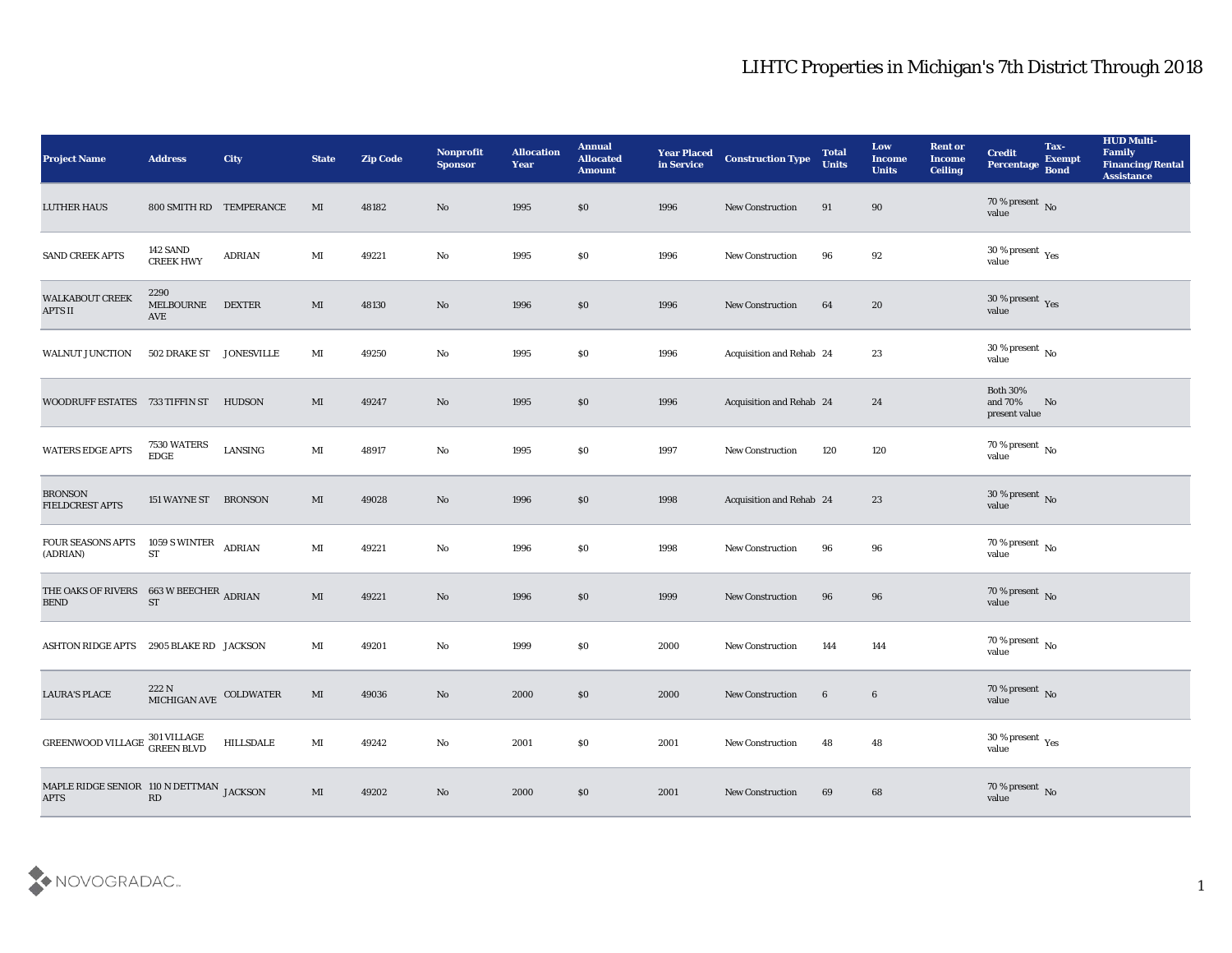| <b>Project Name</b>                                    | <b>Address</b>                                                                         | City              | <b>State</b>           | <b>Zip Code</b> | Nonprofit<br><b>Sponsor</b> | <b>Allocation</b><br><b>Year</b> | <b>Annual</b><br><b>Allocated</b><br><b>Amount</b> | <b>Year Placed</b><br>in Service | <b>Construction Type</b> | <b>Total</b><br><b>Units</b> | Low<br>Income<br><b>Units</b> | <b>Rent or</b><br><b>Income</b><br><b>Ceiling</b> | <b>Credit</b><br>Percentage                 | Tax-<br><b>Exempt</b><br><b>Bond</b> | <b>HUD Multi-</b><br>Family<br><b>Financing/Rental</b><br><b>Assistance</b> |
|--------------------------------------------------------|----------------------------------------------------------------------------------------|-------------------|------------------------|-----------------|-----------------------------|----------------------------------|----------------------------------------------------|----------------------------------|--------------------------|------------------------------|-------------------------------|---------------------------------------------------|---------------------------------------------|--------------------------------------|-----------------------------------------------------------------------------|
| THE PINES                                              | $325\,$ WILKINSON $\,$ CHELSEA ST                                                      |                   | MI                     | 48118           | No                          | 2001                             | $\$0$                                              | 2001                             | <b>New Construction</b>  | 98                           | 40                            |                                                   | $30\,\%$ present $\,$ Yes value             |                                      |                                                                             |
| STRATFORD PLACE<br>(ADRIAN)                            | 704 W US HWY ADRIAN<br>223                                                             |                   | MI                     | 49221           | No                          | 2001                             | \$0                                                | 2001                             | <b>New Construction</b>  | 60                           | 60                            |                                                   | $30\,\%$ present $\,$ Yes value             |                                      |                                                                             |
| <b>VILLAGE APTS</b><br>(CHELSEA)                       | 250 WILKINSON CHELSEA<br>$\operatorname{ST}$                                           |                   | $\mathbf{M}$           | 48118           | No                          | 2000                             | \$0                                                | 2001                             | Acquisition and Rehab 33 |                              | 32                            |                                                   | 30 % present $\,$ No $\,$<br>value          |                                      |                                                                             |
| GREENWOOD VILLAGE 300 VILLAGE<br>$\rm II$              | <b>GREEN BLVD</b>                                                                      | HILLSDALE         | MI                     | 49242           | No                          | 2003                             | \$0                                                | 2002                             | New Construction         | 48                           | 48                            |                                                   | $30\,\%$ present $\,$ Yes value             |                                      |                                                                             |
| THE LANDINGS AT<br><b>CEDAR CREEK</b>                  | 2135 DAYLILY<br>DR                                                                     | <b>MONROE</b>     | MI                     | 48162           | No                          | 2006                             | \$408,994                                          | 2002                             | <b>New Construction</b>  | 150                          | 150                           | 60% AMGI                                          | $30\,\%$ present $\,$ Yes value             |                                      |                                                                             |
| MISTY COVE SENIOR<br><b>APTS</b>                       | <b>184 E RD</b>                                                                        | <b>DIMONDALE</b>  | MI                     | 48821           | No                          | 2002                             | \$0                                                | 2002                             | <b>New Construction</b>  | 33                           | 26                            |                                                   | $30\,\%$ present $\,$ Yes value             |                                      |                                                                             |
| WHISPERING PINES<br><b>APTS PHASE I</b><br>(COLDWATER) | 40<br>WHISPERING<br><b>PNES</b>                                                        | <b>COLDWATER</b>  | MI                     | 49036           | $\mathbf{N}\mathbf{o}$      | 2000                             | \$0                                                | 2002                             | <b>New Construction</b>  | 112                          | 112                           |                                                   | $70\,\%$ present $\,$ No value              |                                      |                                                                             |
| <b>ARBORS AT THE</b><br>WOODS OF LAKESIDE CIR DR       | 2926 WOODS                                                                             | <b>JACKSON</b>    | MI                     | 49203           | No                          | 2001                             | \$0                                                | 2003                             | <b>New Construction</b>  | 112                          | 112                           |                                                   | $70\,\%$ present $${\rm No}$$ value         |                                      |                                                                             |
| BELLEVUE PLACE APTS 226 E ST                           |                                                                                        | <b>BELLEVUE</b>   | MI                     | 49021           | No                          | 2002                             | $\$0$                                              | 2003                             | Acquisition and Rehab 36 |                              | 36                            |                                                   | <b>Both 30%</b><br>and 70%<br>present value | No                                   |                                                                             |
| HERITAGE PLACE AT<br><b>LAKESIDE</b>                   | $\,$ 2900 HERITAGE $\,$ JACKSON $\,$<br>$\ensuremath{\mathsf{PL}}\xspace\,\textsc{DR}$ |                   | $\mathbf{M}\mathbf{I}$ | 49203           | No                          | 2001                             | \$0                                                | 2003                             | <b>New Construction</b>  | 88                           | 88                            |                                                   | $70\,\%$ present $\,$ No value              |                                      |                                                                             |
| THE OAKS OF ADRIAN                                     | 1252<br>LEXINGTON DR ADRIAN                                                            |                   | MI                     | 49221           | No                          | 2002                             | \$0                                                | 2003                             | <b>New Construction</b>  | 12                           | 12                            |                                                   | 70 % present No<br>value                    |                                      |                                                                             |
| THE OAKS OF SABLE<br><b>POINTE</b>                     | 1356 S MAIN ST ADRIAN                                                                  |                   | $\mathbf{M}\mathbf{I}$ | 49221           | $\rm\thinspace No$          | 2002                             | $\$0$                                              | 2003                             | New Construction         | 12                           | 12                            |                                                   | 70 % present No<br>value                    |                                      |                                                                             |
| <b>RIVERVIEW APTS</b><br>(BLISSFIELD)                  | 215 JOY ST                                                                             | <b>BLISSFIELD</b> | $\mathbf{M}$           | 49228           | $\mathbf {No}$              | 2002                             | $\$0$                                              | 2003                             | Acquisition and Rehab 32 |                              | $32\,$                        |                                                   | Both $30\%$<br>and 70%<br>present value     | No                                   |                                                                             |

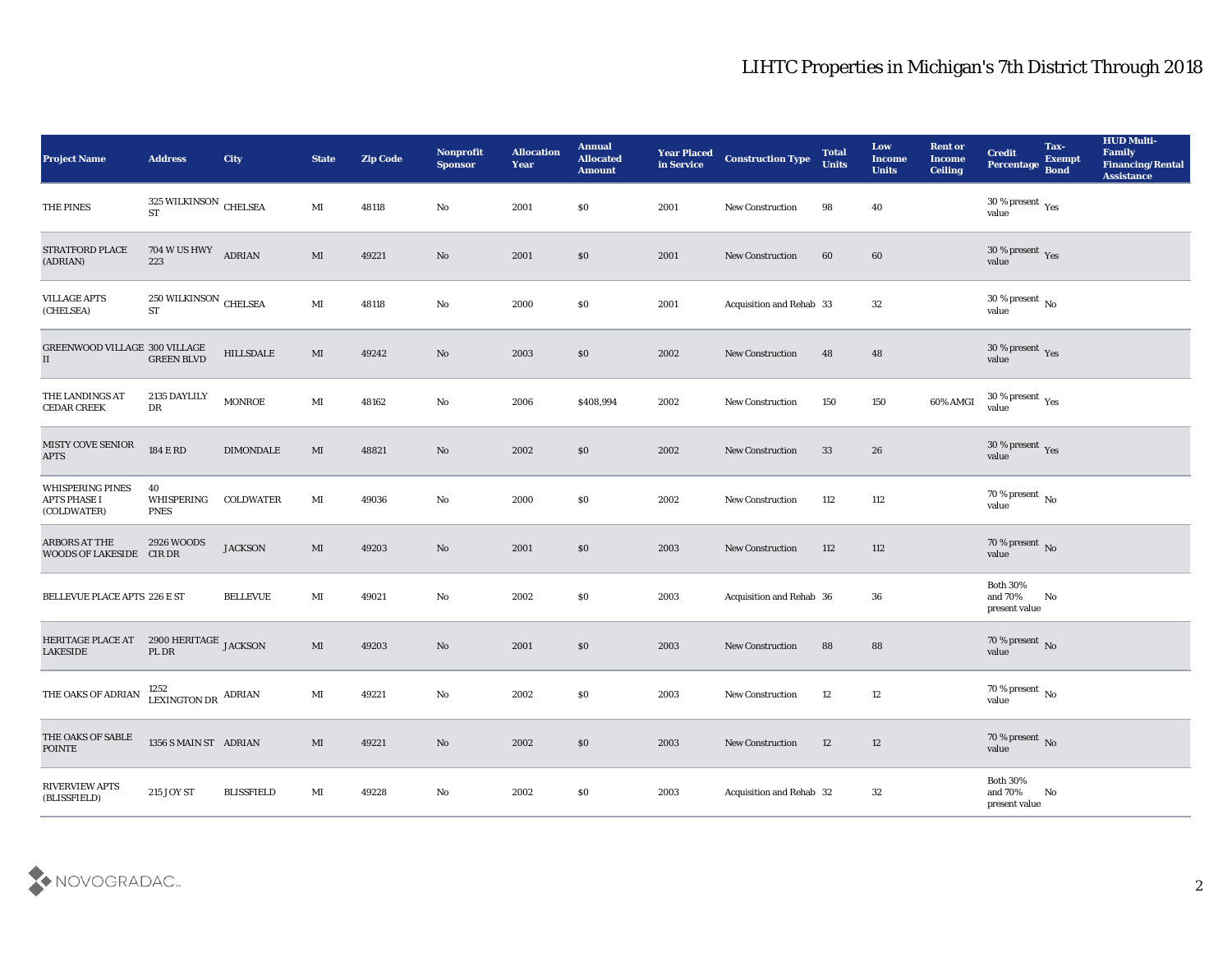| <b>Project Name</b>                                   | <b>Address</b>                           | <b>City</b>      | <b>State</b>   | <b>Zip Code</b> | Nonprofit<br><b>Sponsor</b> | <b>Allocation</b><br><b>Year</b> | <b>Annual</b><br><b>Allocated</b><br><b>Amount</b> | <b>Year Placed</b><br>in Service | <b>Construction Type</b>  | <b>Total</b><br><b>Units</b> | Low<br><b>Income</b><br><b>Units</b> | <b>Rent or</b><br><b>Income</b><br><b>Ceiling</b> | <b>Credit</b><br>Percentage                   | Tax-<br><b>Exempt</b><br><b>Bond</b> | <b>HUD Multi-</b><br>Family<br><b>Financing/Rental</b><br><b>Assistance</b> |
|-------------------------------------------------------|------------------------------------------|------------------|----------------|-----------------|-----------------------------|----------------------------------|----------------------------------------------------|----------------------------------|---------------------------|------------------------------|--------------------------------------|---------------------------------------------------|-----------------------------------------------|--------------------------------------|-----------------------------------------------------------------------------|
| SAND CREEK VILLAGE 170 SAND<br><b>APTS PHASE II</b>   | <b>CREEK HWY</b>                         | <b>ADRIAN</b>    | MI             | 49221           | No                          | 2004                             | \$0                                                | 2003                             | <b>New Construction</b>   | 126                          | 76                                   |                                                   | $30\,\%$ present $\,$ Yes value               |                                      |                                                                             |
| MAPLE RIDGE WEST<br><b>APTS</b>                       | 129 PEACH ST                             | <b>JACKSON</b>   | $\mathbf{M}$ I |                 | No                          | 2005                             | \$0                                                | 2004                             | New Construction          | 54                           | 22                                   |                                                   | $30\,\%$ present $\,$ Yes value               |                                      |                                                                             |
| RIVERVIEW TERRACE 400 COLLEGE<br>(ADRIAN)             | AVE                                      | ADRIAN           | MI             | 49221           | No                          | 2004                             | \$0                                                | 2004                             | Acquisition and Rehab 163 |                              | 161                                  |                                                   | $30\,\%$ present $\,$ Yes value               |                                      |                                                                             |
| <b>RIVERVUE APTS</b>                                  | 220 E ST                                 | <b>BELLEVUE</b>  | $\mathbf{M}$ I | 49021           | No                          | 2004                             | \$0                                                | 2004                             | Acquisition and Rehab 24  |                              | 24                                   |                                                   | $30\,\%$ present $\,$ No value                |                                      |                                                                             |
| <b>SUGAR MILL SENIOR</b><br><b>CITIZEN APTS</b>       | 405 MAYNARD<br><b>ST</b>                 | <b>CHARLOTTE</b> | MI             | 48813           | No                          | 2005                             | \$0                                                | 2004                             | <b>New Construction</b>   | 48                           | 47                                   |                                                   | $30\,\%$ present $\,$ Yes value               |                                      |                                                                             |
| <b>VILLAGE AT</b><br><b>LEXINGTON THE</b><br>(ADRIAN) | 191<br>SOUTHFIELD<br>DR                  | <b>ADRIAN</b>    | MI             | 49221           | No                          | 2003                             | \$0                                                | 2004                             | New Construction          | 12                           | 12                                   |                                                   | $70\,\%$ present $\,$ No value                |                                      |                                                                             |
| <b>WHISPERING PINES</b><br><b>APTS PHASE II</b>       | <b>60 SAUK RIVER COLDWATER</b><br>DR     |                  | $\mathbf{M}$   | 49036           | No                          | 2003                             | \$0                                                | 2004                             | New Construction          | 44                           | 44                                   |                                                   | $70\,\%$ present $\,$ No $\,$ value           |                                      |                                                                             |
| CREEKSIDE VILLAGE                                     | $1236$ S MONROE $\,$ MONROE<br><b>ST</b> |                  | $\mathbf{M}$ I | 48161           | No                          | 2006                             | \$167,789                                          | 2005                             | <b>New Construction</b>   | 77                           | 58                                   | 60% AMGI                                          | 30 % present $\,\rm \gamma_{\rm es}$<br>value |                                      |                                                                             |
| MEADOWLANDS APTS 375 WARNER ST READING                |                                          |                  | MI             | 49274           | No                          | 2005                             | \$150,924                                          | 2006                             | Acquisition and Rehab 36  |                              | 35                                   | 60% AMGI                                          | <b>Both 30%</b><br>and 70%<br>present value   | No                                   |                                                                             |
| PARTNERSHIP PARK I                                    | 704 S<br>MECHANIC ST                     | <b>JACKSON</b>   | $\mathbf{M}$ I | 49203           | Yes                         | 2005                             | \$239,571                                          | 2006                             | <b>New Construction</b>   | 16                           | 16                                   | 60% AMGI                                          | $70\,\%$ present $\,$ No value                |                                      |                                                                             |
| PRAIRIE GLEN                                          | 80 GLENN AVE QUINCY                      |                  | MI             | 49082           | No                          | 2005                             | \$197,426                                          | 2006                             | Acquisition and Rehab 48  |                              | 47                                   | 60% AMGI and 70%                                  | <b>Both 30%</b><br>present value              | No                                   |                                                                             |
| <b>WALDRON MANOR</b>                                  | 310 S MAIN ST WALDRON                    |                  | $\mathbf{M}$ I | 49288           | $\rm\thinspace No$          | 2005                             | \$83,189                                           | 2006                             | Acquisition and Rehab 24  |                              | 24                                   | 60% AMGI                                          | <b>Both 30%</b><br>and 70%<br>present value   | No                                   |                                                                             |
| WOODLAND HILLS<br><b>APTS</b>                         | 1200 ELLERY<br>AVE                       | <b>JACKSON</b>   | $\mathbf{M}$   | 49202           | $\rm\thinspace No$          | 2005                             | \$518,662                                          | 2006                             | Acquisition and Rehab 125 |                              | 125                                  | 60% AMGI                                          | <b>Both 30%</b><br>and 70%<br>present value   | N <sub>o</sub>                       |                                                                             |

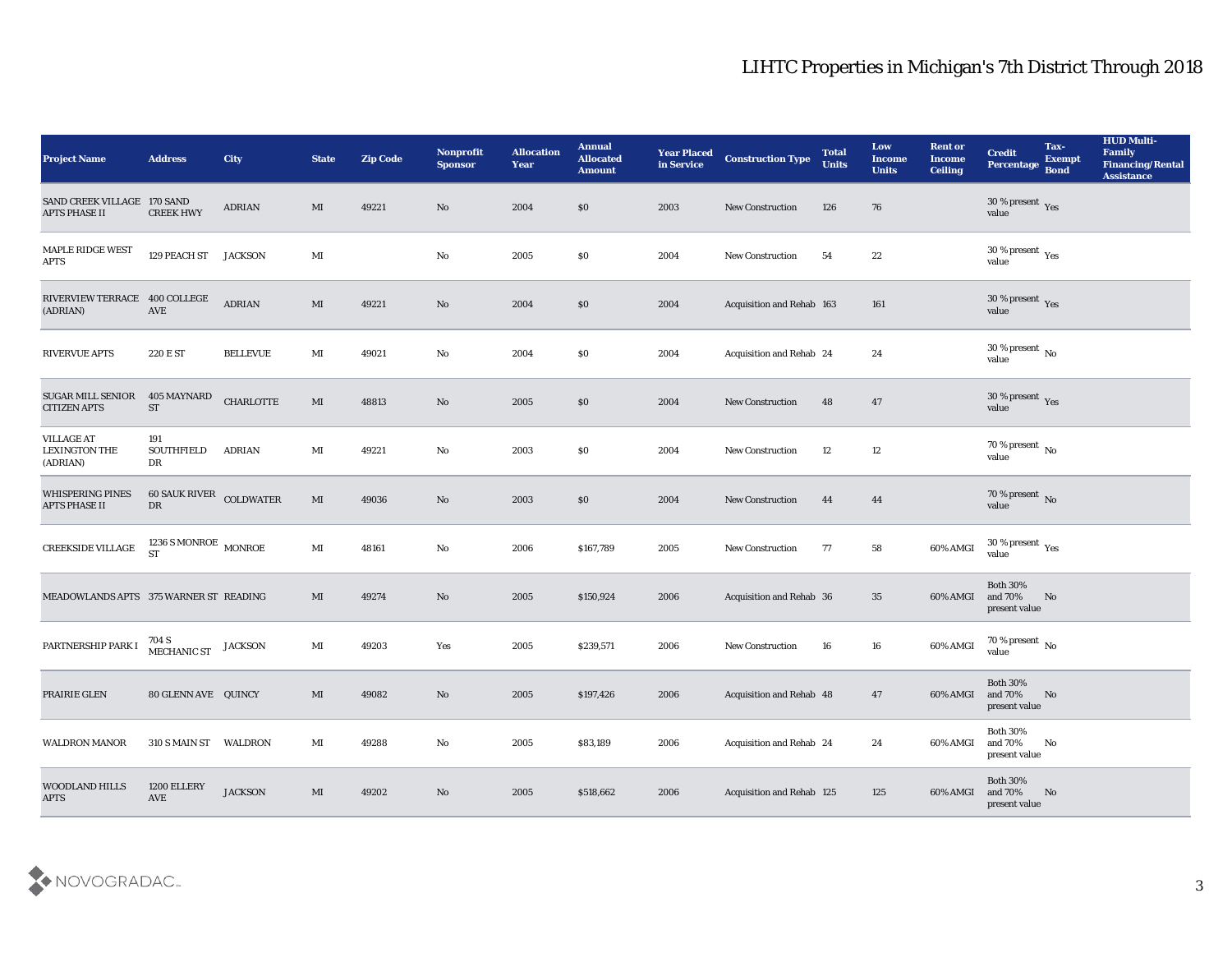| HILLSDALE GARDENS 33 GRACELAND HILLSDALE<br>$30\,\%$ present $\,$ Yes value<br>MI<br>2007<br>60% AMGI<br>49242<br>No<br>\$140,148<br>2006<br>Acquisition and Rehab 87<br>87<br>DR<br><b>APTS</b><br>408<br>$30\,\%$ present $\,$ Yes value<br>60% AMGI<br><b>ISLAND CITY APTS</b><br>GREYHOUND<br><b>EATON RAPIDS</b><br>MI<br>48827<br>2007<br>\$157,777<br>48<br>48<br>No<br>2006<br><b>New Construction</b><br>DR<br>$519\,\rm{W}$ CHICAGO $\,$ COLDWATER<br>30 % present $\,$ No $\,$<br>$\mathbf{M}$ I<br>OLD MILL RACE<br>49036<br>No<br>2006<br>\$78,663<br>2006<br>Acquisition and Rehab 48<br>48<br>60% AMGI<br>value<br><b>ST</b><br><b>Both 30%</b><br>310 S MECHANIC<br>310 S<br>and 70%<br><b>JACKSON</b><br>MI<br>49201<br>No<br>2006<br>18<br>60% AMGI<br>\$42,488<br>2007<br><b>Acquisition and Rehab 18</b><br>No<br>MECHANIC ST<br><b>LOFTS</b><br>present value<br><b>Both 30%</b><br>900 BLAIR PARK $_{\rm JACKSON}$<br>MI<br>2006<br><b>BLAIR PARK</b><br>49202<br>No<br>\$302,739<br>2007<br>Acquisition and Rehab 100<br>100<br>and 70%<br>60% AMGI<br>No<br>DR<br>present value<br>10754 COOMER MORENCI<br>$70\,\%$ present $\,$ No value<br>WHITMAN CROSSING<br>60% AMGI<br>MI<br>49256<br>No<br>2005<br>24<br>24<br>\$314,220<br>2007<br><b>New Construction</b><br><b>ST</b><br>6123<br>$30\,\%$ present $\,$ Yes value<br>199<br>60% AMGI<br><b>CHARRING SQUARE</b><br>GREENWYCKE MONROE<br>MI<br>48161<br>2009<br>\$497,563<br>2008<br>Acquisition and Rehab 200<br>LN<br><b>Both 30%</b><br><b>COLDWATER</b><br>and 70%<br>MI<br>49036<br>2007<br>60% AMGI<br><b>30 W PARK AVE COLDWATER</b><br>\$157,077<br>2008<br>Acquisition and Rehab 38<br>37<br>No<br><b>CROSSINGS APTS</b><br>present value<br><b>Both 30%</b><br>THE CROSSINGS<br>MI<br>49220<br>2007<br>\$77,415<br>20<br>60% AMGI<br>and 70%<br>249 W MAIN ST ADDISON<br>2008<br>Acquisition and Rehab 20<br>No<br>present value<br><b>Both 30%</b><br>FRIENDSHIP VILLAGE 710 RIVERSIDE LITCHFIELD<br>$\mathbf{M}\mathbf{I}$<br>49252<br>2007<br>\$199,319<br>2008<br>39<br>and 70%<br>Acquisition and Rehab 40<br>60% AMGI<br>No<br>DR<br><b>APTS</b><br>present value<br>RIDGEWOOD VISTA<br>5000<br>$30\,\%$ present $\,$ $\rm Yes$<br>PONDEROSA DR JACKSON<br>MI<br>49201<br>2009<br>150<br>60% AMGI<br>Yes<br>\$441,212<br>2008<br>Acquisition and Rehab 150<br>value<br>(JACKSON)<br><b>VILLAGE OF SPRING</b><br>3501 CHERRY<br>$30\,\%$ present $\,$ Yes value<br><b>MEADOWS SENIOR</b><br><b>JACKSON</b><br>$\mathbf{M}\mathbf{I}$<br>49201<br>2009<br>81<br>80<br>60% AMGI<br>\$265,037<br>2008<br>New Construction<br><b>BLOSSOM DR</b><br><b>LIVING</b><br><b>Both 30%</b><br>FRIENDSHIP PLACE<br>201 E MAUMEE<br><b>ADRIAN</b><br>$\mathbf {No}$<br>and 70%<br>$\mathbf{M}$<br>49221<br>2011<br>2011<br>58<br>\$390,799<br>Acquisition and Rehab 59<br>60% AMGI<br>No<br><b>ST</b><br><b>APTS</b><br>present value | <b>Project Name</b> | <b>Address</b> | City | <b>State</b> | <b>Zip Code</b> | Nonprofit<br><b>Sponsor</b> | <b>Allocation</b><br><b>Year</b> | <b>Annual</b><br><b>Allocated</b><br><b>Amount</b> | <b>Year Placed</b><br>in Service | <b>Construction Type</b> | <b>Total</b><br><b>Units</b> | Low<br><b>Income</b><br><b>Units</b> | <b>Rent or</b><br><b>Income</b><br><b>Ceiling</b> | <b>Credit</b><br>Percentage | Tax-<br><b>Exempt</b><br><b>Bond</b> | <b>HUD Multi-</b><br>Family<br><b>Financing/Rental</b><br><b>Assistance</b> |
|------------------------------------------------------------------------------------------------------------------------------------------------------------------------------------------------------------------------------------------------------------------------------------------------------------------------------------------------------------------------------------------------------------------------------------------------------------------------------------------------------------------------------------------------------------------------------------------------------------------------------------------------------------------------------------------------------------------------------------------------------------------------------------------------------------------------------------------------------------------------------------------------------------------------------------------------------------------------------------------------------------------------------------------------------------------------------------------------------------------------------------------------------------------------------------------------------------------------------------------------------------------------------------------------------------------------------------------------------------------------------------------------------------------------------------------------------------------------------------------------------------------------------------------------------------------------------------------------------------------------------------------------------------------------------------------------------------------------------------------------------------------------------------------------------------------------------------------------------------------------------------------------------------------------------------------------------------------------------------------------------------------------------------------------------------------------------------------------------------------------------------------------------------------------------------------------------------------------------------------------------------------------------------------------------------------------------------------------------------------------------------------------------------------------------------------------------------------------------------------------------------------------------------------------------------------------------------------------------------------------------------------------------------------------------------------------------------------------------------------------------------------------------------------------------------------------------------------------------------------------------------------------------------------------|---------------------|----------------|------|--------------|-----------------|-----------------------------|----------------------------------|----------------------------------------------------|----------------------------------|--------------------------|------------------------------|--------------------------------------|---------------------------------------------------|-----------------------------|--------------------------------------|-----------------------------------------------------------------------------|
|                                                                                                                                                                                                                                                                                                                                                                                                                                                                                                                                                                                                                                                                                                                                                                                                                                                                                                                                                                                                                                                                                                                                                                                                                                                                                                                                                                                                                                                                                                                                                                                                                                                                                                                                                                                                                                                                                                                                                                                                                                                                                                                                                                                                                                                                                                                                                                                                                                                                                                                                                                                                                                                                                                                                                                                                                                                                                                                        |                     |                |      |              |                 |                             |                                  |                                                    |                                  |                          |                              |                                      |                                                   |                             |                                      |                                                                             |
|                                                                                                                                                                                                                                                                                                                                                                                                                                                                                                                                                                                                                                                                                                                                                                                                                                                                                                                                                                                                                                                                                                                                                                                                                                                                                                                                                                                                                                                                                                                                                                                                                                                                                                                                                                                                                                                                                                                                                                                                                                                                                                                                                                                                                                                                                                                                                                                                                                                                                                                                                                                                                                                                                                                                                                                                                                                                                                                        |                     |                |      |              |                 |                             |                                  |                                                    |                                  |                          |                              |                                      |                                                   |                             |                                      |                                                                             |
|                                                                                                                                                                                                                                                                                                                                                                                                                                                                                                                                                                                                                                                                                                                                                                                                                                                                                                                                                                                                                                                                                                                                                                                                                                                                                                                                                                                                                                                                                                                                                                                                                                                                                                                                                                                                                                                                                                                                                                                                                                                                                                                                                                                                                                                                                                                                                                                                                                                                                                                                                                                                                                                                                                                                                                                                                                                                                                                        |                     |                |      |              |                 |                             |                                  |                                                    |                                  |                          |                              |                                      |                                                   |                             |                                      |                                                                             |
|                                                                                                                                                                                                                                                                                                                                                                                                                                                                                                                                                                                                                                                                                                                                                                                                                                                                                                                                                                                                                                                                                                                                                                                                                                                                                                                                                                                                                                                                                                                                                                                                                                                                                                                                                                                                                                                                                                                                                                                                                                                                                                                                                                                                                                                                                                                                                                                                                                                                                                                                                                                                                                                                                                                                                                                                                                                                                                                        |                     |                |      |              |                 |                             |                                  |                                                    |                                  |                          |                              |                                      |                                                   |                             |                                      |                                                                             |
|                                                                                                                                                                                                                                                                                                                                                                                                                                                                                                                                                                                                                                                                                                                                                                                                                                                                                                                                                                                                                                                                                                                                                                                                                                                                                                                                                                                                                                                                                                                                                                                                                                                                                                                                                                                                                                                                                                                                                                                                                                                                                                                                                                                                                                                                                                                                                                                                                                                                                                                                                                                                                                                                                                                                                                                                                                                                                                                        |                     |                |      |              |                 |                             |                                  |                                                    |                                  |                          |                              |                                      |                                                   |                             |                                      |                                                                             |
|                                                                                                                                                                                                                                                                                                                                                                                                                                                                                                                                                                                                                                                                                                                                                                                                                                                                                                                                                                                                                                                                                                                                                                                                                                                                                                                                                                                                                                                                                                                                                                                                                                                                                                                                                                                                                                                                                                                                                                                                                                                                                                                                                                                                                                                                                                                                                                                                                                                                                                                                                                                                                                                                                                                                                                                                                                                                                                                        |                     |                |      |              |                 |                             |                                  |                                                    |                                  |                          |                              |                                      |                                                   |                             |                                      |                                                                             |
|                                                                                                                                                                                                                                                                                                                                                                                                                                                                                                                                                                                                                                                                                                                                                                                                                                                                                                                                                                                                                                                                                                                                                                                                                                                                                                                                                                                                                                                                                                                                                                                                                                                                                                                                                                                                                                                                                                                                                                                                                                                                                                                                                                                                                                                                                                                                                                                                                                                                                                                                                                                                                                                                                                                                                                                                                                                                                                                        |                     |                |      |              |                 |                             |                                  |                                                    |                                  |                          |                              |                                      |                                                   |                             |                                      |                                                                             |
|                                                                                                                                                                                                                                                                                                                                                                                                                                                                                                                                                                                                                                                                                                                                                                                                                                                                                                                                                                                                                                                                                                                                                                                                                                                                                                                                                                                                                                                                                                                                                                                                                                                                                                                                                                                                                                                                                                                                                                                                                                                                                                                                                                                                                                                                                                                                                                                                                                                                                                                                                                                                                                                                                                                                                                                                                                                                                                                        |                     |                |      |              |                 |                             |                                  |                                                    |                                  |                          |                              |                                      |                                                   |                             |                                      |                                                                             |
|                                                                                                                                                                                                                                                                                                                                                                                                                                                                                                                                                                                                                                                                                                                                                                                                                                                                                                                                                                                                                                                                                                                                                                                                                                                                                                                                                                                                                                                                                                                                                                                                                                                                                                                                                                                                                                                                                                                                                                                                                                                                                                                                                                                                                                                                                                                                                                                                                                                                                                                                                                                                                                                                                                                                                                                                                                                                                                                        |                     |                |      |              |                 |                             |                                  |                                                    |                                  |                          |                              |                                      |                                                   |                             |                                      |                                                                             |
|                                                                                                                                                                                                                                                                                                                                                                                                                                                                                                                                                                                                                                                                                                                                                                                                                                                                                                                                                                                                                                                                                                                                                                                                                                                                                                                                                                                                                                                                                                                                                                                                                                                                                                                                                                                                                                                                                                                                                                                                                                                                                                                                                                                                                                                                                                                                                                                                                                                                                                                                                                                                                                                                                                                                                                                                                                                                                                                        |                     |                |      |              |                 |                             |                                  |                                                    |                                  |                          |                              |                                      |                                                   |                             |                                      |                                                                             |
|                                                                                                                                                                                                                                                                                                                                                                                                                                                                                                                                                                                                                                                                                                                                                                                                                                                                                                                                                                                                                                                                                                                                                                                                                                                                                                                                                                                                                                                                                                                                                                                                                                                                                                                                                                                                                                                                                                                                                                                                                                                                                                                                                                                                                                                                                                                                                                                                                                                                                                                                                                                                                                                                                                                                                                                                                                                                                                                        |                     |                |      |              |                 |                             |                                  |                                                    |                                  |                          |                              |                                      |                                                   |                             |                                      |                                                                             |
|                                                                                                                                                                                                                                                                                                                                                                                                                                                                                                                                                                                                                                                                                                                                                                                                                                                                                                                                                                                                                                                                                                                                                                                                                                                                                                                                                                                                                                                                                                                                                                                                                                                                                                                                                                                                                                                                                                                                                                                                                                                                                                                                                                                                                                                                                                                                                                                                                                                                                                                                                                                                                                                                                                                                                                                                                                                                                                                        |                     |                |      |              |                 |                             |                                  |                                                    |                                  |                          |                              |                                      |                                                   |                             |                                      |                                                                             |
|                                                                                                                                                                                                                                                                                                                                                                                                                                                                                                                                                                                                                                                                                                                                                                                                                                                                                                                                                                                                                                                                                                                                                                                                                                                                                                                                                                                                                                                                                                                                                                                                                                                                                                                                                                                                                                                                                                                                                                                                                                                                                                                                                                                                                                                                                                                                                                                                                                                                                                                                                                                                                                                                                                                                                                                                                                                                                                                        |                     |                |      |              |                 |                             |                                  |                                                    |                                  |                          |                              |                                      |                                                   |                             |                                      |                                                                             |

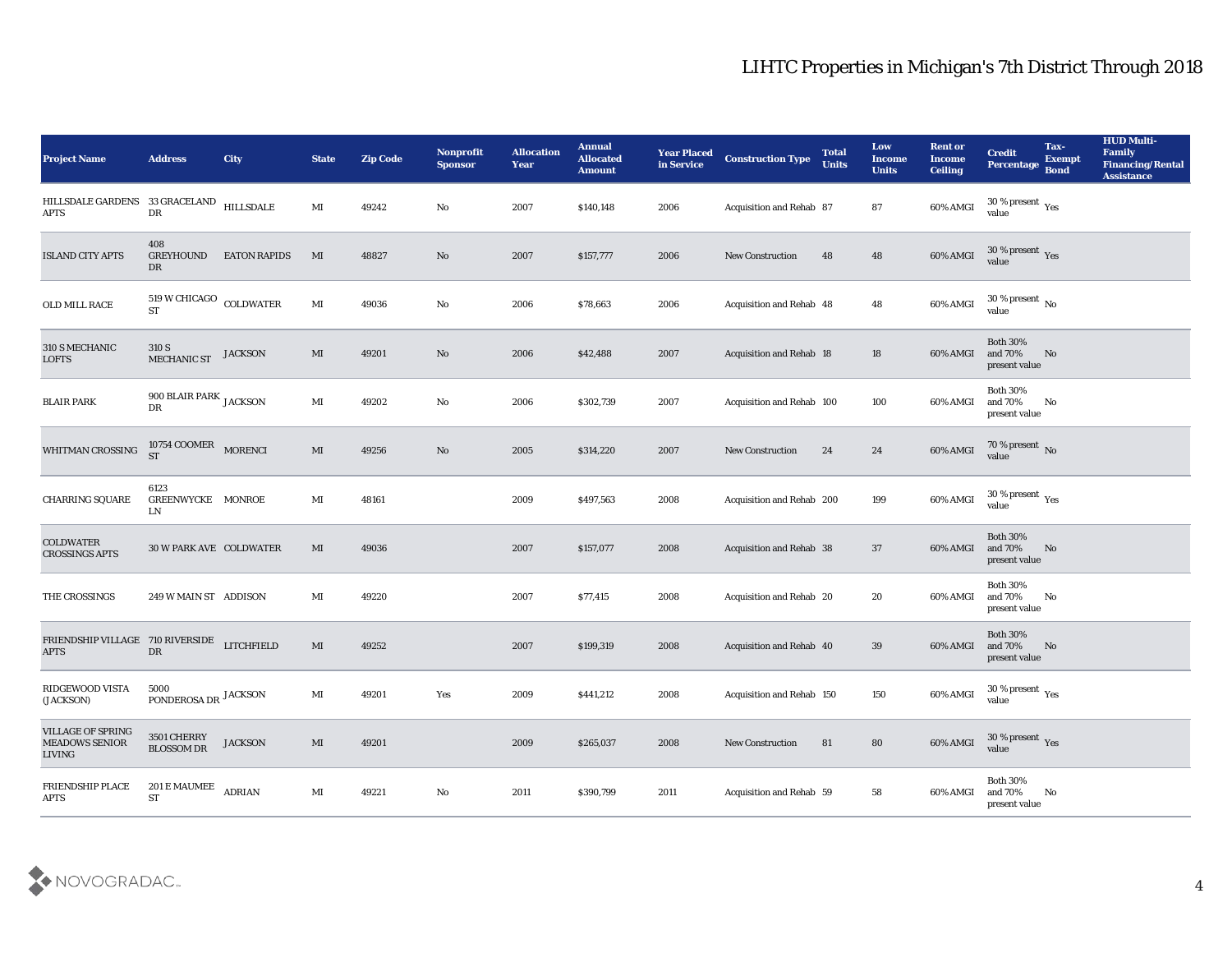| <b>Project Name</b>                  | <b>Address</b>                                 | <b>City</b>                      | <b>State</b>           | <b>Zip Code</b> | Nonprofit<br><b>Sponsor</b> | <b>Allocation</b><br><b>Year</b> | <b>Annual</b><br><b>Allocated</b><br><b>Amount</b> | <b>Year Placed</b><br>in Service | <b>Construction Type</b> | <b>Total</b><br><b>Units</b> | Low<br><b>Income</b><br><b>Units</b> | <b>Rent or</b><br><b>Income</b><br><b>Ceiling</b> | <b>Credit</b><br>Percentage                    | Tax-<br><b>Exempt</b><br><b>Bond</b> | <b>HUD Multi-</b><br>Family<br><b>Financing/Rental</b><br><b>Assistance</b> |
|--------------------------------------|------------------------------------------------|----------------------------------|------------------------|-----------------|-----------------------------|----------------------------------|----------------------------------------------------|----------------------------------|--------------------------|------------------------------|--------------------------------------|---------------------------------------------------|------------------------------------------------|--------------------------------------|-----------------------------------------------------------------------------|
| MCCALLA GREENE                       | 409 CANFIELD<br><b>ST</b>                      | <b>MILAN</b>                     | MI                     | 48160           | No                          | 2009                             | \$368,085                                          | 2011                             | Acquisition and Rehab 32 |                              | 32                                   | 60% AMGI                                          | <b>Both 30%</b><br>and 70%<br>present value    | No                                   |                                                                             |
| HALLET CROSSING                      | $114$ N STATE ST                               | <b>MICHIGAN</b><br><b>CENTER</b> | $\mathbf{M}\mathbf{I}$ | 49254           |                             | Insufficient<br>Data             | $\$0$                                              | Insufficient<br>Data             | Not Indicated            | 24                           | $\bf{0}$                             |                                                   | Not<br>Indicated                               |                                      |                                                                             |
| HILLSDALE / BEACON<br>HILL           | 201<br><b>HEATHCLIFF</b><br>DR                 | HILLSDALE                        | $\mathbf{M}\mathbf{I}$ | 49242           |                             | Insufficient<br>Data             | $\$0$                                              | Insufficient<br>Data             | Not Indicated            | 196                          | $\boldsymbol{0}$                     |                                                   | Not<br>Indicated                               |                                      |                                                                             |
| KINGSTON PLACE<br><b>SENIOR APTS</b> | 501 KING ST                                    | <b>EATON RAPIDS</b>              | MI                     | 48827           |                             | Insufficient<br>Data             | $\$0$                                              | Insufficient<br>Data             | Not Indicated            | 25                           | $\bf{0}$                             |                                                   | Not<br>Indicated                               |                                      |                                                                             |
| TIBBITTS GREENE                      | NORTHSHORE COLDWATER<br>$\mathbf{D}\mathbf{R}$ |                                  | MI                     |                 |                             | Insufficient<br>Data             | $\$0$                                              | Insufficient<br>Data             | Not Indicated            | 24                           | $\bf{0}$                             |                                                   | Not<br>Indicated                               |                                      |                                                                             |
| 1003 CHITTOCK AVE                    | 1003 CHITTOCK JACKSON<br>$\operatorname{AVE}$  |                                  | $\mathbf{M}\mathbf{I}$ | 49203           | $\mathbf {No}$              | 1987                             | \$0                                                | 1987                             | Acquisition and Rehab 2  |                              | $\boldsymbol{2}$                     |                                                   | <b>Both 30%</b><br>and $70\%$<br>present value | No                                   |                                                                             |
| 1029 MAPLE AVE                       | 1029 MAPLE<br>AVE                              | <b>JACKSON</b>                   | $\mathbf{M}$           | 49203           | No                          | 1987                             | $\$0$                                              | 1987                             | Existing                 | $\mathbf{2}$                 | $\mathbf{2}$                         |                                                   | $30\,\%$ present $\,$ No value                 |                                      |                                                                             |
| 1201 WILLIAMS ST                     | 1201 WILLIAMS JACKSON<br><b>ST</b>             |                                  | $\mathbf{M}$ I         | 49203           | $\mathbf {No}$              | 1987                             | \$0                                                | 1987                             | Acquisition and Rehab 1  |                              | $\mathbf{1}$                         |                                                   | $70\,\%$ present $\,$ No value                 |                                      |                                                                             |
| 222 W FRANKLIN ST                    | 222W<br><b>FRANKLIN ST</b>                     | <b>JACKSON</b>                   | MI                     | 49201           | No                          | 1987                             | $\$0$                                              | 1987                             | Existing                 | $5\phantom{.0}$              | $5\phantom{.0}$                      |                                                   | $70\,\%$ present $\,$ No value                 |                                      |                                                                             |
| 225 W FRANKLIN ST                    | 225 W<br>FRANKLIN ST                           | <b>JACKSON</b>                   | $\mathbf{M}$           | 49201           | $\rm\thinspace No$          | 1987                             | $\$0$                                              | 1987                             | Acquisition and Rehab 2  |                              | $\boldsymbol{2}$                     |                                                   | $70\,\%$ present $\,$ No value                 |                                      |                                                                             |
| 226 W FRANKLIN ST                    | 226 W<br>FRANKLIN ST                           | <b>JACKSON</b>                   | MI                     | 49201           | No                          | 1987                             | \$0                                                | 1987                             | Existing                 | $\mathbf{2}$                 | $\mathbf{2}$                         |                                                   | $70\,\%$ present $\,$ No value                 |                                      |                                                                             |
| 228 W FRANKLIN ST                    | 228 W<br>FRANKLIN ST                           | <b>JACKSON</b>                   | $\mathbf{M}\mathbf{I}$ | 49201           | $\mathbf {No}$              | 1987                             | $\$0$                                              | 1987                             | Existing                 | $\mathbf{1}$<br>$\sim$ 1     |                                      |                                                   | $70\,\%$ present $\,$ No value                 |                                      |                                                                             |
| 230 W WESLEY ST                      | 230 W WESLEY<br>ST                             | <b>JACKSON</b>                   | $\mathbf{M}$           | 49201           | $\rm\thinspace No$          | 1987                             | $\$0$                                              | 1987                             | Existing                 | $\mathbf{2}$                 | $\mathbf{2}$                         |                                                   | $70\,\%$ present $\,$ No value                 |                                      |                                                                             |

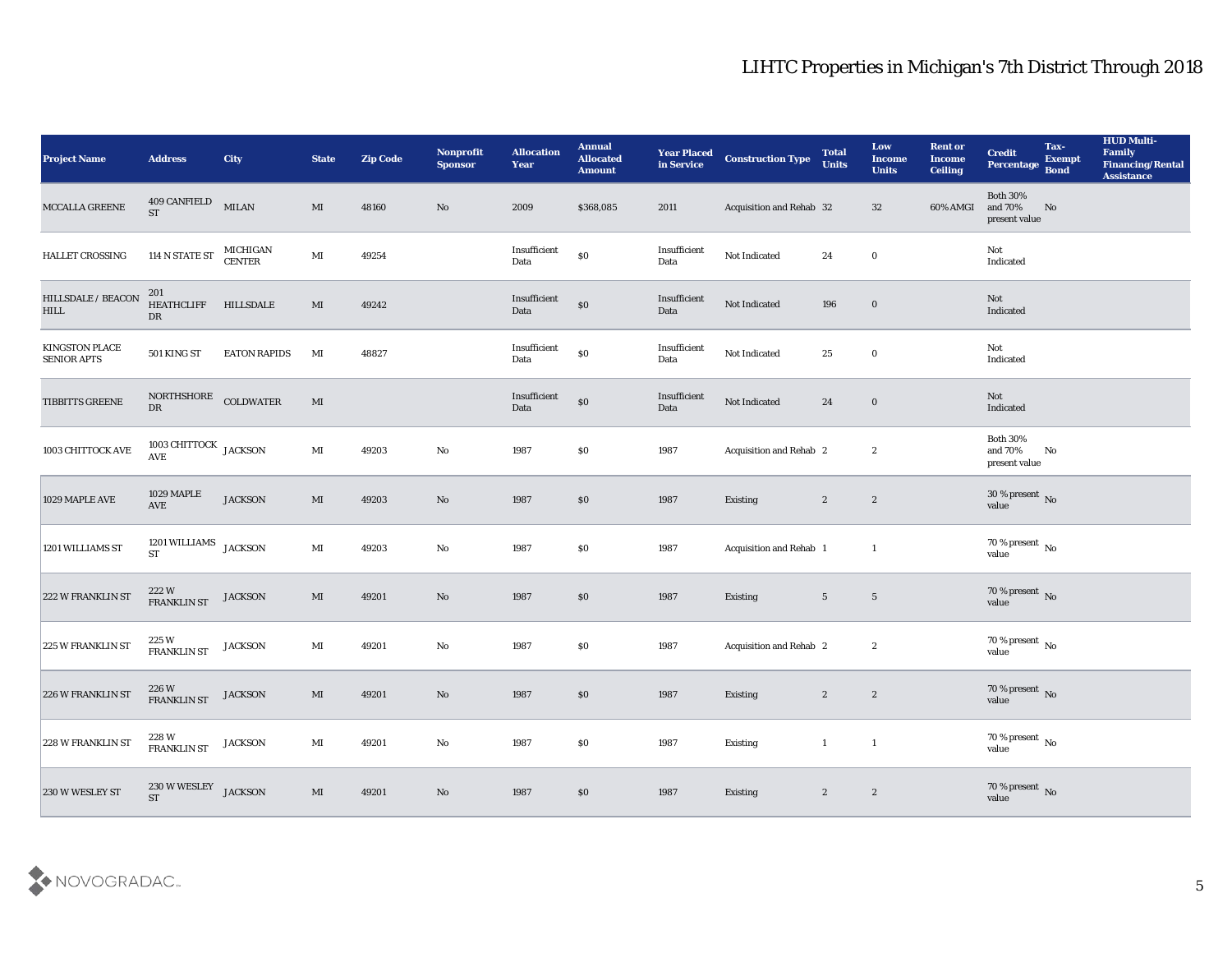| <b>Project Name</b>                    | <b>Address</b>                                  | City                    | <b>State</b>           | <b>Zip Code</b> | Nonprofit<br><b>Sponsor</b> | <b>Allocation</b><br>Year | <b>Annual</b><br><b>Allocated</b><br><b>Amount</b> | <b>Year Placed</b><br>in Service | <b>Construction Type</b>     | <b>Total</b><br><b>Units</b> | Low<br><b>Income</b><br><b>Units</b> | <b>Rent or</b><br>Income<br><b>Ceiling</b> | <b>Credit</b><br>Percentage                       | Tax-<br><b>Exempt</b><br><b>Bond</b> | <b>HUD Multi-</b><br>Family<br><b>Financing/Rental</b><br><b>Assistance</b> |
|----------------------------------------|-------------------------------------------------|-------------------------|------------------------|-----------------|-----------------------------|---------------------------|----------------------------------------------------|----------------------------------|------------------------------|------------------------------|--------------------------------------|--------------------------------------------|---------------------------------------------------|--------------------------------------|-----------------------------------------------------------------------------|
| 230 W WILKINS ST                       | $230\,\rm{W}\,\rm{WILKINS}$ JACKSON ST          |                         | $\mathbf{M}$ I         | 49203           | No                          | 1987                      | \$0                                                | 1987                             | Existing                     | $\boldsymbol{2}$             | $\boldsymbol{2}$                     |                                            | $70\,\%$ present $\,$ No value                    |                                      |                                                                             |
| 708 S JACKSON ST                       | $708$ S JACKSON $$\rm JACKSON$$ ST              |                         | $\mathbf{M}$           | 49203           | No                          | 1987                      | \$0                                                | 1987                             | Existing                     | $\mathbf{1}$                 | $\mathbf{1}$                         |                                            | $70\,\%$ present $\,$ No value                    |                                      |                                                                             |
| <b>708 S BLACKSTONE ST</b>             | 708 S<br><b>BLACKSTONE</b> JACKSON<br><b>ST</b> |                         | $\mathbf{M}\mathbf{I}$ | 49203           | $\rm\thinspace No$          | 1987                      | \$0                                                | 1987                             | Acquisition and Rehab 2      |                              | $\boldsymbol{2}$                     |                                            | $70\,\%$ present $\,$ No value                    |                                      |                                                                             |
| 808 WILLIAMS ST                        | 808 WILLIAMS JACKSON<br><b>ST</b>               |                         | $\mathbf{M}$           | 49203           | $\mathbf{N}\mathbf{o}$      | 1987                      | \$0                                                | 1987                             | Acquisition and Rehab 1      |                              | $\mathbf{1}$                         |                                            | $70\,\%$ present $\,$ No value                    |                                      |                                                                             |
| <b>INDIAN OAKS</b>                     | 124 BURT ST                                     | <b>TECUMSEH</b>         | $\mathbf{M}\mathbf{I}$ | 49286           | $\mathbf{No}$               | 1987                      | \$0                                                | 1987                             | New Construction             | 32                           | 31                                   |                                            | $30\,\%$ present $\,$ No value                    |                                      |                                                                             |
| MANCHESTER APTS                        | $600\,\mathrm{E}$ DUNCAN MANCHESTER ST          |                         | $\mathbf{M}\mathbf{I}$ | 48158           | $\mathbf{N}\mathbf{o}$      | 1987                      | \$0                                                | 1987                             | New Construction             | 32                           | 32                                   |                                            | $30\,\%$ present $\,$ No value                    |                                      |                                                                             |
| MAPLE HEIGHTS APTS                     | 260 N MAPLE<br>RD                               | $\operatorname{SALINE}$ | $\mathbf{M}\mathbf{I}$ | 48176           | $\mathbf {No}$              | 1987                      | \$0                                                | 1987                             | New Construction             | 48                           | 48                                   |                                            | $30\,\%$ present $\,$ No value                    |                                      |                                                                             |
| <b>RIVERWALK APTS</b><br>(GRAND LEDGE) | 101 PERRY ST                                    | <b>GRAND LEDGE</b>      | MI                     | 48837           | $\mathbf {No}$              | 1987                      | \$0                                                | 1987                             | New Construction             | 50                           | 10                                   |                                            | $30\,\%$ present $\,$ Yes value                   |                                      |                                                                             |
| 1032 S JACKSON ST                      | 1032 S JACKSON $_{\rm JACKSON}$<br><b>ST</b>    |                         | $\mathbf{M}$ I         | 49203           |                             | 1988                      | \$0                                                | 1988                             | Acquisition and Rehab 3      |                              | 3                                    |                                            | Not<br>$\label{thm:indicated} \textbf{Indicated}$ | $\rm No$                             |                                                                             |
| 822 EVERHARD ST                        | $822$ EVERHARD $\;$ JACKSON ST                  |                         | $\mathbf{M}$           | 49203           |                             | 1988                      | \$0                                                | 1988                             | <b>Acquisition and Rehab</b> | $\boldsymbol{2}$             | $\boldsymbol{2}$                     |                                            | Not<br>Indicated                                  | $\rm\thinspace No$                   |                                                                             |
| <b>BSA PROJECTS</b>                    | 912 S JACKSON JACKSON<br>${\bf ST}$             |                         | $\mathbf{M}\mathbf{I}$ | 49203           | $\rm\thinspace No$          | 1988                      | \$0                                                | 1988                             | Acquisition and Rehab 12     |                              | 12                                   |                                            | $70\,\%$ present $\,$ No value                    |                                      |                                                                             |
| 929 S JACKSON ST                       | 929 S JACKSON JACKSON<br><b>ST</b>              |                         | $\mathbf{M}\mathbf{I}$ | 49203           | $\mathbf {No}$              | 1989                      | $\$0$                                              | 1989                             | Existing                     | $\boldsymbol{2}$             | $\boldsymbol{2}$                     |                                            | $70\,\%$ present $\,$ No value                    |                                      |                                                                             |
| 127 E S STREET                         | 127 E S ST                                      | <b>JACKSON</b>          | $\mathbf{M}\mathbf{I}$ | 49203           |                             | 1989                      | $\$0$                                              | 1989                             | Acquisition and Rehab 2      |                              | $\mathbf{2}$                         |                                            | Not<br>Indicated                                  | $\rm\thinspace No$                   |                                                                             |

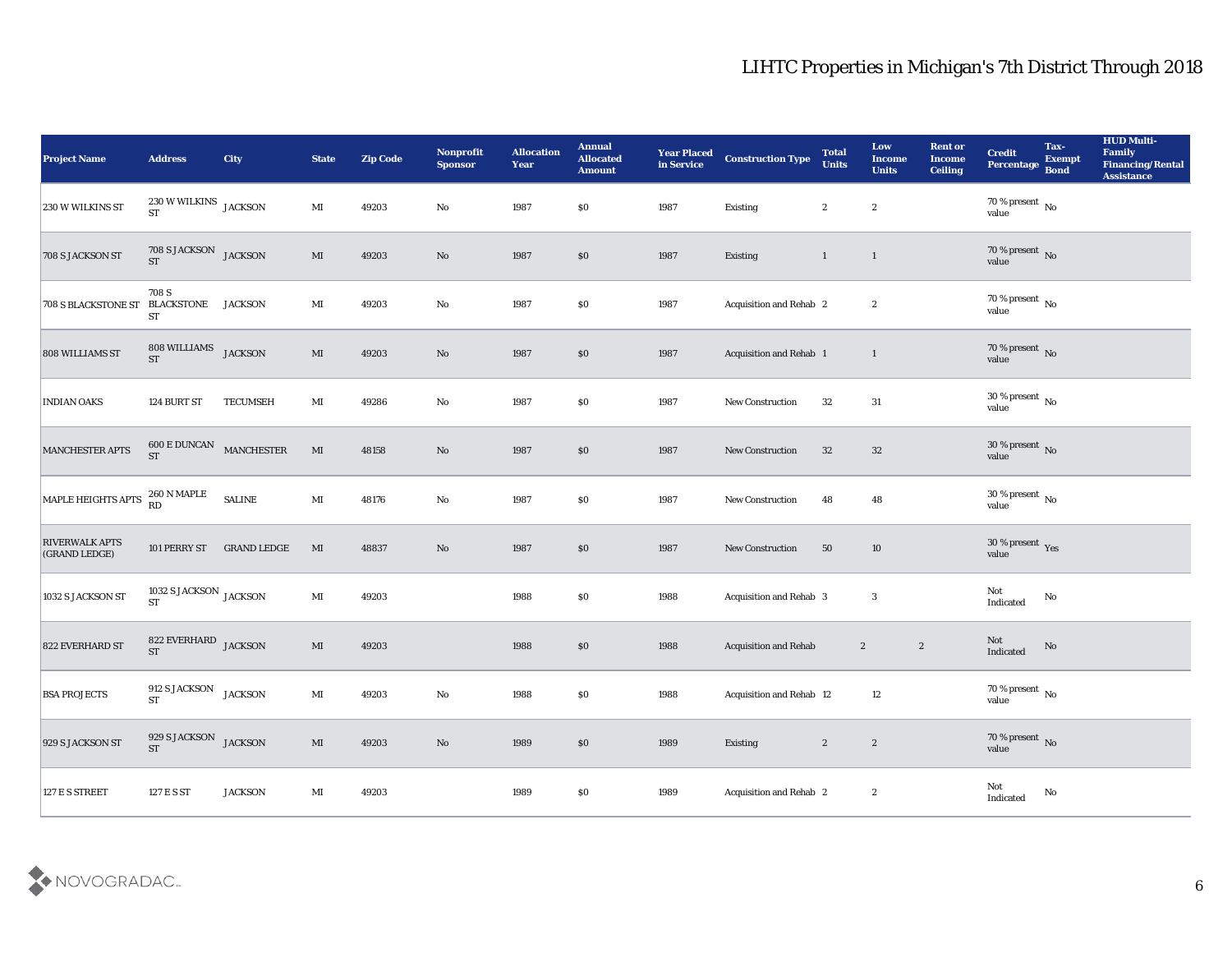| <b>Project Name</b>                                       | <b>Address</b>                                    | <b>City</b>                | <b>State</b>           | <b>Zip Code</b> | Nonprofit<br><b>Sponsor</b> | <b>Allocation</b><br>Year | <b>Annual</b><br><b>Allocated</b><br><b>Amount</b> | <b>Year Placed<br/>in Service</b> | <b>Construction Type</b>  | <b>Total</b><br><b>Units</b> | Low<br><b>Income</b><br><b>Units</b> | <b>Rent or</b><br><b>Income</b><br><b>Ceiling</b> | <b>Credit</b><br>Percentage                    | Tax-<br><b>Exempt</b><br><b>Bond</b> | <b>HUD Multi-</b><br>Family<br><b>Financing/Rental</b><br><b>Assistance</b> |
|-----------------------------------------------------------|---------------------------------------------------|----------------------------|------------------------|-----------------|-----------------------------|---------------------------|----------------------------------------------------|-----------------------------------|---------------------------|------------------------------|--------------------------------------|---------------------------------------------------|------------------------------------------------|--------------------------------------|-----------------------------------------------------------------------------|
| <b>COUNTRY KNOLL</b>                                      | 225 SMITH ST COLDWATER                            |                            | MI                     | 49036           |                             | 1988                      | \$0                                                | 1989                              | <b>New Construction</b>   | 32                           | 32                                   |                                                   | Not<br>Indicated                               | No                                   |                                                                             |
| <b>EAST POINTE APTS</b>                                   | 219 MARY ST                                       | <b>CAMDEN</b>              | MI                     | 49232           |                             | 1989                      | $\$0$                                              | 1989                              | New Construction          | 20                           | 20                                   |                                                   | Not<br>$\operatorname{Indicated}$              | No                                   |                                                                             |
| CANFIELD CROSSING                                         | 355 CANFIELD<br><b>ST</b>                         | $\textbf{MILAN}$           | $\mathbf{M}\mathbf{I}$ | 48160           | $\mathbf{N}\mathbf{o}$      | 1990                      | \$0                                                | 1990                              | New Construction          | 32                           | 31                                   |                                                   | $30\,\%$ present $\,$ No value                 |                                      |                                                                             |
| MILL POND APT                                             | $200\,\mathrm{E}\,\mathrm{MILL}$<br>POND DR       | <b>BROOKLYN</b>            | $\mathbf{M}$ I         | 49230           | $\mathbf {No}$              | 1989                      | $\$0$                                              | 1990                              | New Construction          | 36                           | 36                                   |                                                   | $30\,\%$ present $\,$ No value                 |                                      |                                                                             |
| MILL POND SENIOR<br><b>APTS</b>                           | <b>200 E MILL</b><br>POND DR                      | <b>BROOKLYN</b>            | MI                     | 49230           | $\mathbf{N}\mathbf{o}$      | 1989                      | \$0                                                | 1990                              | <b>New Construction</b>   | 12                           | 12                                   |                                                   | $30\,\%$ present $\,$ No value                 |                                      |                                                                             |
| PARKWOOD APTS                                             | 440 PARKWOOD JONESVILLE<br>$\mathbf{D}\mathbf{R}$ |                            | $\mathbf{M}\mathbf{I}$ | 49250           | $\mathbf {No}$              | 1989                      | \$0\$                                              | 1990                              | Acquisition and Rehab 60  |                              | 60                                   |                                                   | $30\,\%$ present $\,$ No value                 |                                      |                                                                             |
| <b>WALKABOUT CREEK</b>                                    | 7799<br>KOOKABURRA DEXTER<br>CT                   |                            | MI                     | 48130           | $\mathbf{N}\mathbf{o}$      | 1989                      | $\$0$                                              | 1990                              | New Construction          | 100                          | 20                                   |                                                   | $30\,\%$ present $\,$ No value                 |                                      |                                                                             |
| <b>WEXFORD MANOR</b><br><b>APTS</b>                       | 350 N MAIN ST ONSTED                              |                            | MI                     | 49265           | $\mathbf{No}$               | 1989                      | $\$0$                                              | 1990                              | New Construction          | 24                           | 24                                   |                                                   | $30\,\%$ present $\,$ No value                 |                                      |                                                                             |
| <b>LITCHFIELD APTS</b>                                    | 204<br>SOUTHFIELD ST LITCHFIELD                   |                            | $\mathbf{M}\mathbf{I}$ | 49252           | $\mathbf{N}\mathbf{o}$      | 1991                      | \$0                                                | 1991                              | <b>New Construction</b>   | 24                           | 24                                   |                                                   | $30\,\%$ present $\,$ No value                 |                                      |                                                                             |
| ADRIAN VILLAGE APTS 1542 VILLAGE                          |                                                   | <b>ADRIAN</b>              | $\mathbf{M}$ I         | 49221           | Yes                         | 2012                      | \$877,163                                          | 2012                              | Acquisition and Rehab 114 |                              | 114                                  | 60% AMGI                                          | <b>Both 30%</b><br>and 70%<br>present value    | No                                   | No                                                                          |
| <b>FOXFIRE</b>                                            | 435<br>PEPPERTREE<br>CIR                          | <b>JACKSON</b>             | MI                     |                 | $\mathbf{N}\mathbf{o}$      | 2012                      | \$1,346,157                                        | 2013                              | Acquisition and Rehab 160 |                              | 160                                  | 60% AMGI                                          | <b>Both 30%</b><br>and 70%<br>present value    | No                                   | No                                                                          |
| <b>SERENITY PLACE</b>                                     | <b>STREET</b>                                     | 216 S. CLINTON GRAND LEDGE | MI                     | 48837-0000      | $\mathbf{N}\mathbf{o}$      | 2013                      | \$241,408                                          | 2013                              | Acquisition and Rehab 100 |                              | 100                                  | 60% AMGI                                          | <b>Both 30%</b><br>and $70\%$<br>present value | Yes                                  | No                                                                          |
| <b>GREEN MEADOWS</b><br><b>APARTMENTS</b><br>(SPRINGPORT) | $281\,\mathrm{GREF}$<br><b>STREET</b>             | SPRINGPORT                 | $\mathbf{M}\mathbf{I}$ | 49284-0000      | $\mathbf{N}\mathbf{o}$      | 2012                      | \$170,625                                          | 2013                              | Acquisition and Rehab 24  |                              | 24                                   | 60% AMGI                                          | Both $30\%$<br>and $70\%$<br>present value     | No                                   | $\mathbf{N}\mathbf{o}$                                                      |

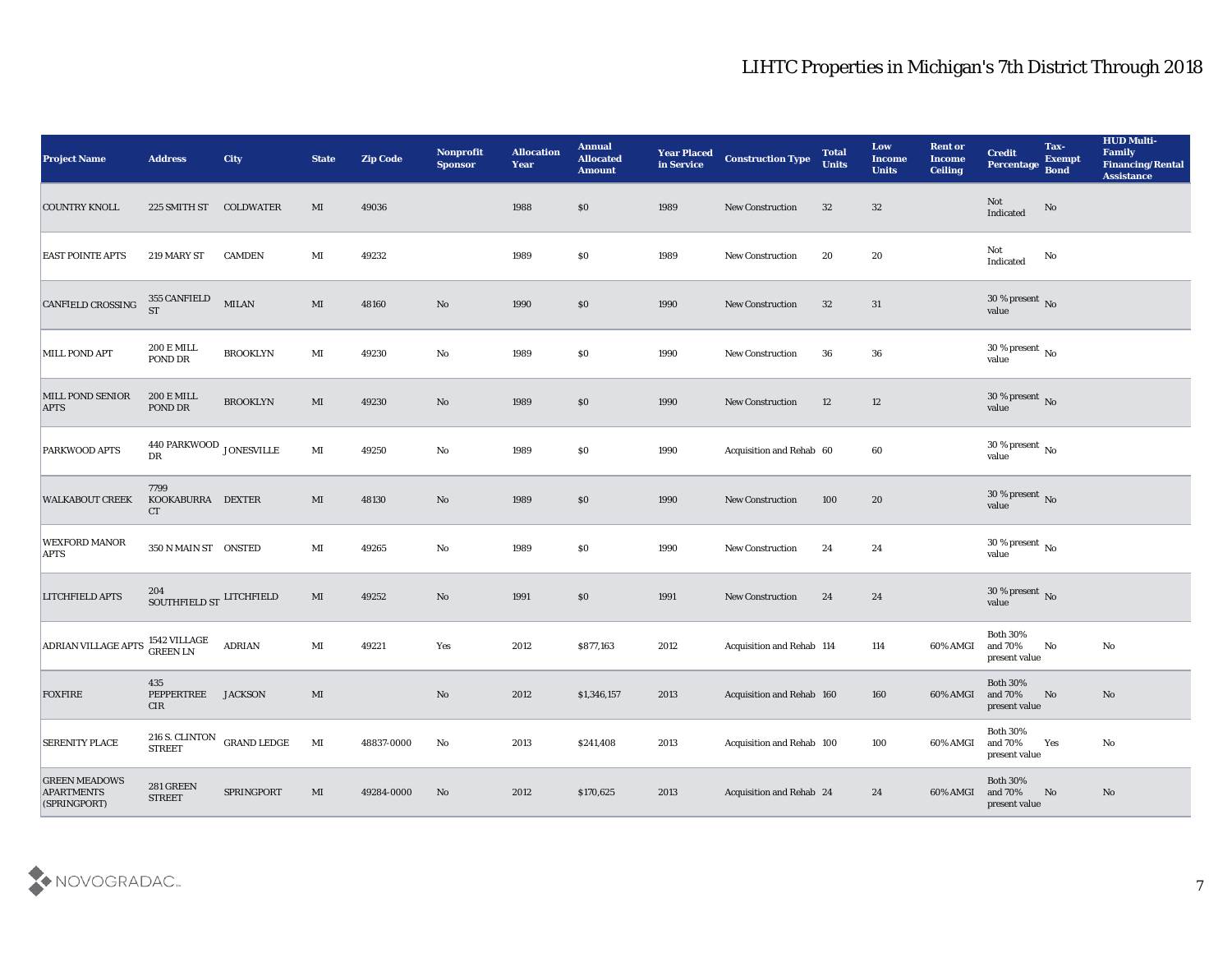| <b>Project Name</b>                                             | <b>Address</b>                                              | <b>City</b>      | <b>State</b>           | <b>Zip Code</b> | Nonprofit<br><b>Sponsor</b> | <b>Allocation</b><br><b>Year</b> | <b>Annual</b><br><b>Allocated</b><br><b>Amount</b> | Year Placed<br>in Service | <b>Construction Type</b> | <b>Total</b><br><b>Units</b> | Low<br><b>Income</b><br><b>Units</b> | <b>Rent or</b><br><b>Income</b><br><b>Ceiling</b> | <b>Credit</b><br>Percentage            | Tax-<br><b>Exempt</b><br><b>Bond</b> | <b>HUD Multi-</b><br>Family<br><b>Financing/Rental</b><br><b>Assistance</b> |
|-----------------------------------------------------------------|-------------------------------------------------------------|------------------|------------------------|-----------------|-----------------------------|----------------------------------|----------------------------------------------------|---------------------------|--------------------------|------------------------------|--------------------------------------|---------------------------------------------------|----------------------------------------|--------------------------------------|-----------------------------------------------------------------------------|
| <b>LANSING MANOR</b>                                            | 5600 MALL DR<br>W                                           | LANSING          | MI                     | 48917           | No                          | 2014                             | \$183,683                                          | 2014                      | Acquisition and Rehab 84 |                              | $\bf{0}$                             | 60% AMGI                                          | $30\,\%$ present $\,$ Yes value        |                                      | No                                                                          |
| <b>ARMORY ARTSWALK</b><br><b>APTS</b>                           | 100 ARMORY CT JACKSON                                       |                  | MI                     | 49202           |                             | Insufficient<br>Data             | $\$0$                                              | Insufficient<br>Data      | Not Indicated            | 60                           | $\bf{0}$                             |                                                   | Not<br>Indicated                       |                                      |                                                                             |
| <b>BUTTERNUT CREEK</b>                                          | 216 BUTTERNUT CHARLOTTE<br>DR                               |                  | $\mathbf{M}$ I         | 48813           |                             | Insufficient<br>Data             | $\$0$                                              | Insufficient<br>Data      | Not Indicated            | 84                           | $\bf{0}$                             |                                                   | Not<br>Indicated                       |                                      |                                                                             |
| CANTERBURY HOUSE 207 OAK GROVE JACKSON<br><b>APTS - JACKSON</b> | AVE                                                         |                  | $\mathbf{M}\mathbf{I}$ | 49203           |                             | Insufficient<br>Data             | $\$0$                                              | Insufficient<br>Data      | Not Indicated            | 160                          | $\bf{0}$                             |                                                   | Not<br>Indicated                       |                                      |                                                                             |
| HUDSON II                                                       | $789\:\mathrm{JEFFERSON}$ $_{\mathrm{HUDSON}}$<br><b>ST</b> |                  | MI                     | 49247           | $\mathbf{No}$               | 1991                             | \$0\$                                              | 1992                      | <b>New Construction</b>  | 24                           | 24                                   |                                                   | $30\,\%$ present $\,$ No value         |                                      |                                                                             |
| PARK WEST CLUB                                                  | 1733 REYNARD<br>${\rm D}{\rm R}$                            | <b>MONROE</b>    | MI                     | 48162           | No                          | 1991                             | $\$0$                                              | 1993                      | <b>New Construction</b>  | 160                          | 160                                  |                                                   | $70\,\%$ present $\,$ No value         |                                      |                                                                             |
| <b>SCHOOL STREET</b><br><b>VILLAS</b>                           | 284 SCHOOL ST BROOKLYN                                      |                  | MI                     | 49230           | No                          | 1992                             | $\$0$                                              | 1993                      | New Construction         | 12                           | 12                                   |                                                   | $70\,\%$ present $\,$ No value         |                                      |                                                                             |
| <b>WESTFIELD CLUB</b><br><b>APTS</b>                            | 1433<br>TREADWELL<br>AVE                                    | LANSING          | MI                     | 48917           | No                          | 1991                             | \$0                                                | 1993                      | <b>New Construction</b>  | 192                          | 192                                  |                                                   | $70\,\%$ present $\,$ No value         |                                      |                                                                             |
| <b>BRONSON SENIOR</b><br><b>APTS</b>                            | 435 WAYNE ST BRONSON                                        |                  | $\mathbf{M}$ I         | 49028           | No                          | 1993                             | \$0\$                                              | 1994                      | <b>New Construction</b>  | 24                           | 24                                   |                                                   | $30\,\%$ present $\,$ No value         |                                      |                                                                             |
| MEADOW VIEW<br><b>SENIOR</b>                                    | <b>60 FARM LN</b>                                           | <b>COLDWATER</b> | MI                     | 49036           | No                          | 1993                             | $\$0$                                              | 1994                      | <b>New Construction</b>  | 16                           | 16                                   |                                                   | $30\,\%$ present $\,$ No value         |                                      |                                                                             |
| <b>REFLECTIONS</b>                                              | 2775 AIRPORT<br>RD                                          | <b>JACKSON</b>   | MI                     | 49202           | No                          | 1993                             | \$0\$                                              | 1994                      | <b>New Construction</b>  | 68                           | 68                                   |                                                   | 70 % present $\overline{N_0}$<br>value |                                      |                                                                             |
| SUNFIELD PARK APTS 415 THIRD ST SUNFIELD                        |                                                             |                  | $\mathbf{M}\mathbf{I}$ | 48890           | $\mathbf {No}$              | 1994                             | $\$0$                                              | 1994                      | New Construction         | 24                           | 24                                   |                                                   | $30\,\%$ present $\,$ No value         |                                      |                                                                             |
| TWIN OAKS MEADOWS 3900 BURNEWAY DR LANSING                      |                                                             |                  | $\mathbf{M}\mathbf{I}$ | 48911           | $\mathbf {No}$              | 1993                             | \$0                                                | 1994                      | New Construction         | 62                           | $62\,$                               |                                                   | $70\,\%$ present $\,$ No value         |                                      |                                                                             |